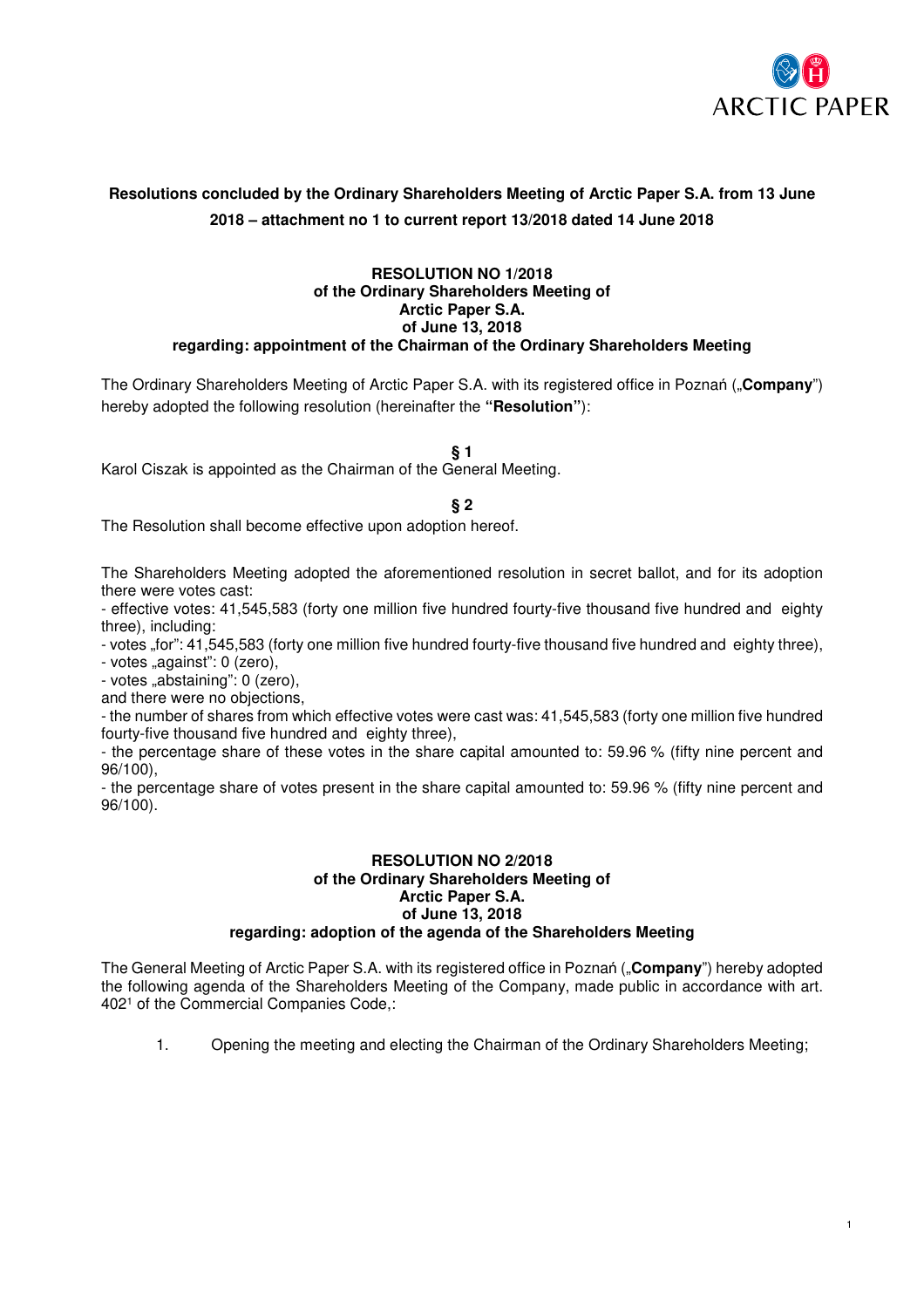

- 2. Confirming that the Shareholders Meeting was convened correctly and is able to adopt resolutions;
- 3. Adopting the agenda;
- 4. Adopting a resolution on non-appointment of a Returning Committee of the Shareholders Meeting;
- 5. Considering the Management Board's report on the Company's operations in the financial year 2017;
- 6. Considering the Company's financial statements for the financial year 2017;
- 7. Reviewing the auditor's opinion and report on the audit of the financial statements of the Company for the financial year 2017;
- 8. Reviewing the Company's Supervisory Board's report on the evaluation of the Management Board's report on the Company's operations and the evaluation of the Company's financial statements for the financial year 2017 as well as reviewing the Supervisory Board's opinion on the resolutions placed on the Shareholders Meeting's agenda;
- 9. Adopting resolutions on the approval of the Company's Management Board's report on its operations in the financial year 2017;
- 10. Adopting resolutions on the approval of the Company's financial statements for the financial year 2017;
- 11. Considering the report on operations of the Arctic Paper S.A. Capital Group and the financial statements of the Arctic Paper S.A. Capital Group for the financial year 2017;
- 12. Reviewing the auditor's opinion and report on the audit of financial statements of the Arctic Paper S.A. Capital Group for the financial year 2017;
- 13. Adopting resolutions on the approval of the financial statements of the Arctic Paper S.A. Capital Group for 2017 and on the approval of the report on operations of the Arctic Paper S.A. Capital Group for the financial year 2017;
- 14. Adopting a resolution on payment of a dividend and determination of a date of dividend day and dividend payment date;
- 15. Adopting a resolution on covering of the Company's net loss for the financial year 2017;
- 16. Adopting resolutions on the acknowledgment of performance of duties by the Management Board Members in the financial year 2017;
- 17. Adopting resolutions on the acknowledgment of performance of duties by the Supervisory Board Members in the financial year 2017;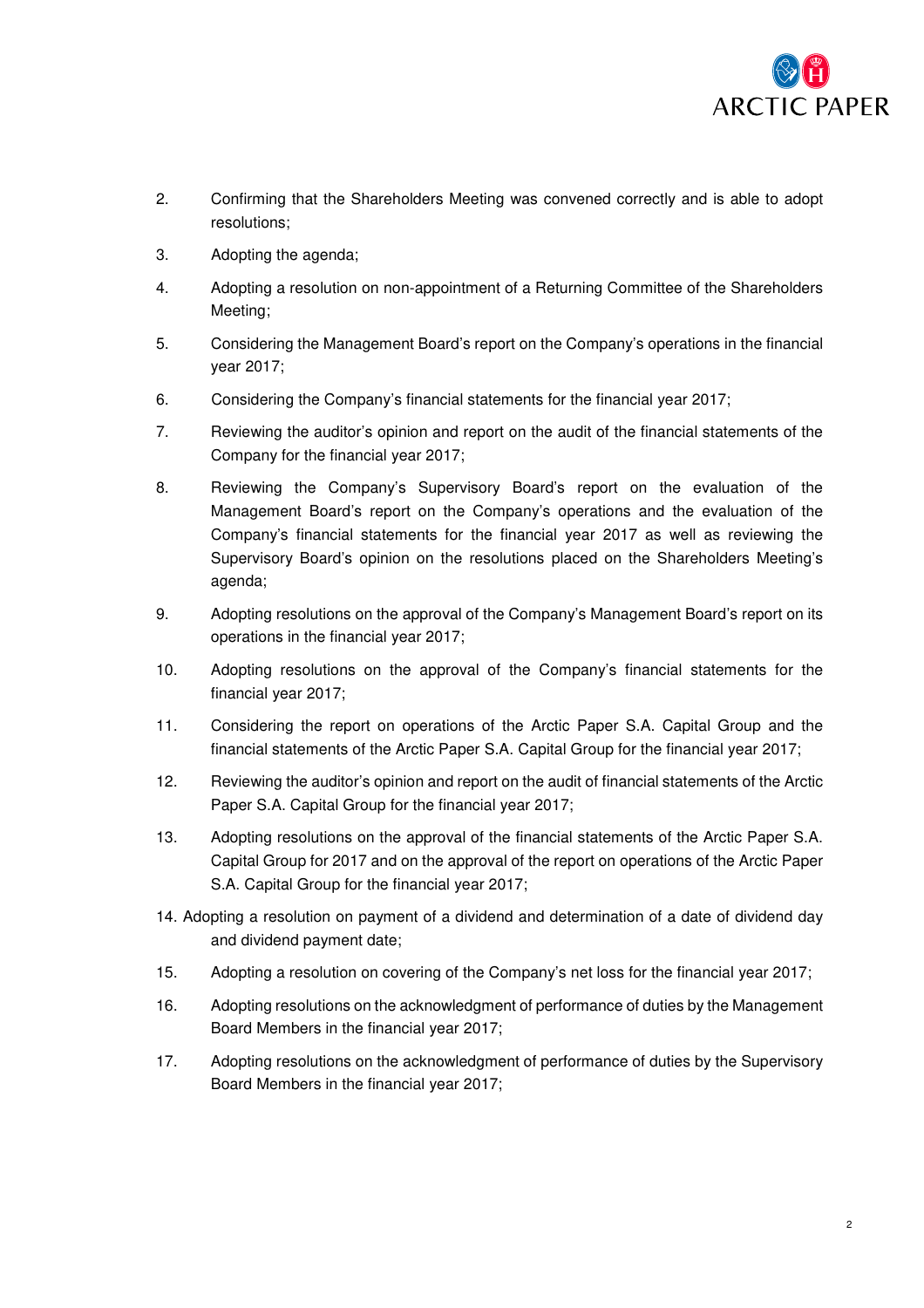

- 18. Adopting a resolution on appointment of the Supervisory Board for a new joint term of office;
- 19. Closing the meeting.

### **§ 2**

The Resolution shall become effective upon adoption hereof.

The Shareholders Meeting adopted the aforementioned resolution in open ballot, and for its adoption there were votes cast:

- effective votes: 41,545,583 (forty one million five hundred fourty-five thousand five hundred and eighty three), including:

- votes ..for": 41,545,583 (forty one million five hundred fourty-five thousand five hundred and eighty three),

- votes "against": 0 (zero),

- votes "abstaining": 0 (zero),

and there were no objections,

- the number of shares from which effective votes were cast was: 41,545,583 (forty one million five hundred fourty-five thousand five hundred and eighty three),

- the percentage share of these votes in the share capital amounted to: 59.96 % (fifty nine percent and 96/100),

- the percentage share of votes present in the share capital amounted to: 59.96 % (fifty nine percent and 96/100).

### **RESOLUTION NO 3/2018 of the Ordinary Shareholders Meeting of Arctic Paper S.A. of June 13, 2018 regarding: waiving the appointment of the Returning Committee of the Shareholders Meeting**

The Shareholders Meeting of of Arctic Paper S.A. with its registered office in Poznań ("**Company**") hereby

### **§ 1**

It is resolved to waive the appointment of the Returning Committee while entrusting the Chairman of the Meeting with the Committee's duties in respect of the vote count.

### **§ 2**

The Resolution shall become effective upon adoption hereof.

adopted the following resolution (hereinafter the **"Resolution"**):

The Shareholders Meeting adopted the aforementioned resolution in open ballot, and for its adoption there were votes cast:

- effective votes: 41,545,583 (forty one million five hundred fourty-five thousand five hundred and eighty three), including:

- votes "for": 41,545,583 (forty one million five hundred fourty-five thousand five hundred and eighty three),

- votes "against": 0 (zero),

- votes "abstaining": 0 (zero),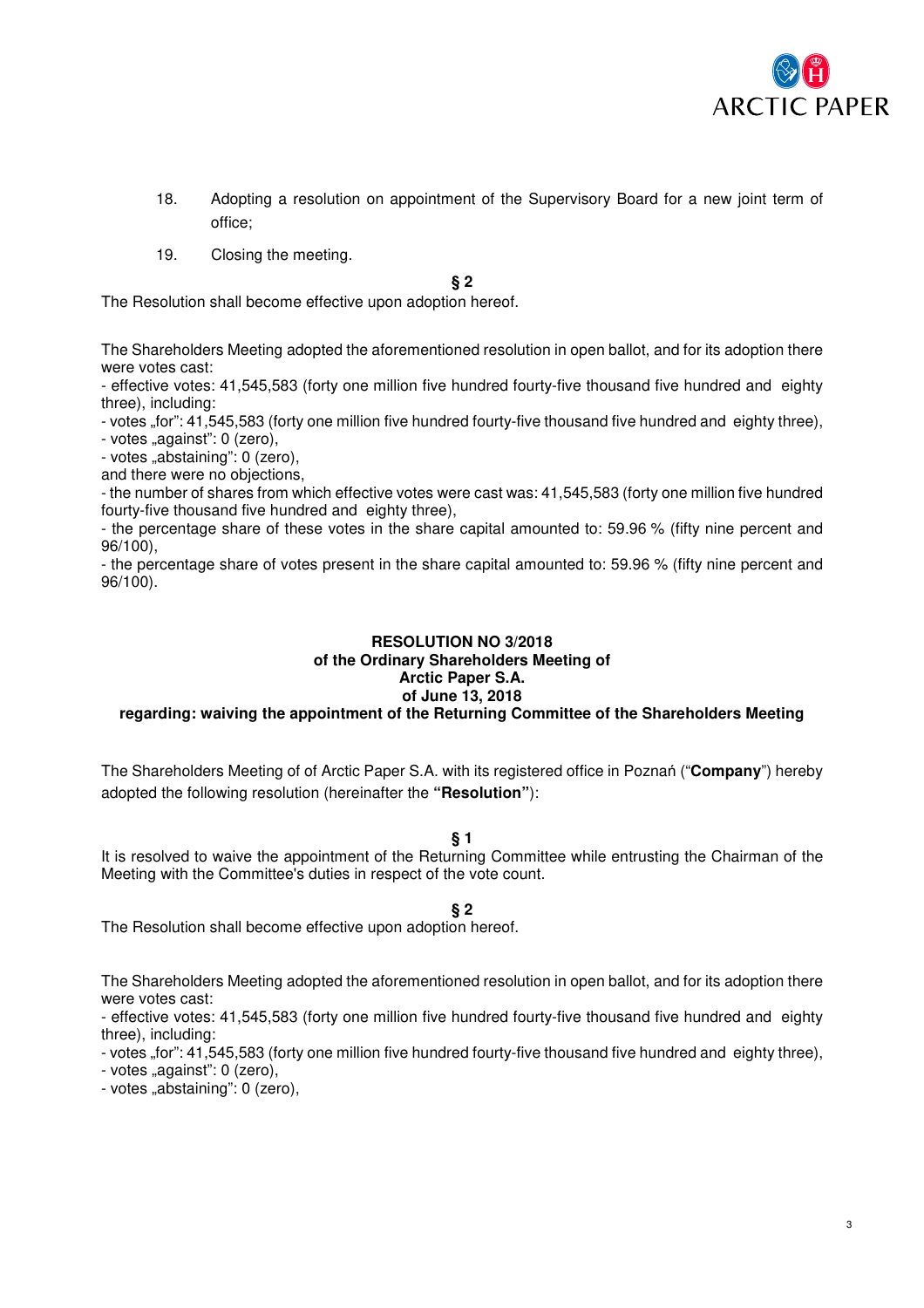

and there were no objections,

- the number of shares from which effective votes were cast was: 41,545,583 (forty one million five hundred fourty-five thousand five hundred and eighty three),

- the percentage share of these votes in the share capital amounted to: 59.96 % (fifty nine percent and 96/100),

- the percentage share of votes present in the share capital amounted to: 59.96 % (fifty nine percent and 96/100).

### **RESOLUTION NO 4/2018 of the Ordinary Shareholders Meeting of Arctic Paper S.A. of June 13, 2018**

## **regarding: approval of the Company's Management Board's report on its activity in the financial year 2017**

Acting pursuant to art. 395 § 2 item 1) of the Commercial Companies Code and pursuant to art. 18.1 item a) of the Articles of Association, the Shareholders Meeting of Arctic Paper S.A. with its registered office in Poznań ("**Company**") hereby adopted the following resolution(hereinafter the **"Resolution"**):

### **§ 1**

The Shareholders Meeting, after consideration of the Management Board's report on the Company's activity in the financial year 2017, decided to approve the same.

### **§ 2**

The Resolution shall become effective upon adoption hereof.

The Shareholders Meeting adopted the aforementioned resolution in open ballot, and for its adoption there were votes cast:

- effective votes: 41,545,583 (forty one million five hundred fourty-five thousand five hundred and eighty three), including:

- votes "for": 41,545,583 (forty one million five hundred fourty-five thousand five hundred and eighty three),

- votes "against": 0 (zero),

- votes "abstaining": 0 (zero),

and there were no objections,

- the number of shares from which effective votes were cast was: 41,545,583 (forty one million five hundred fourty-five thousand five hundred and eighty three),

- the percentage share of these votes in the share capital amounted to: 59.96 % (fifty nine percent and 96/100),

- the percentage share of votes present in the share capital amounted to: 59.96 % (fifty nine percent and 96/100).

### **RESOLUTION NO 5/2018 of the Ordinary Shareholders Meeting of Arctic Paper S.A. of June 13, 2018 regarding: approval of the Company's financial statement for the financial year 2017**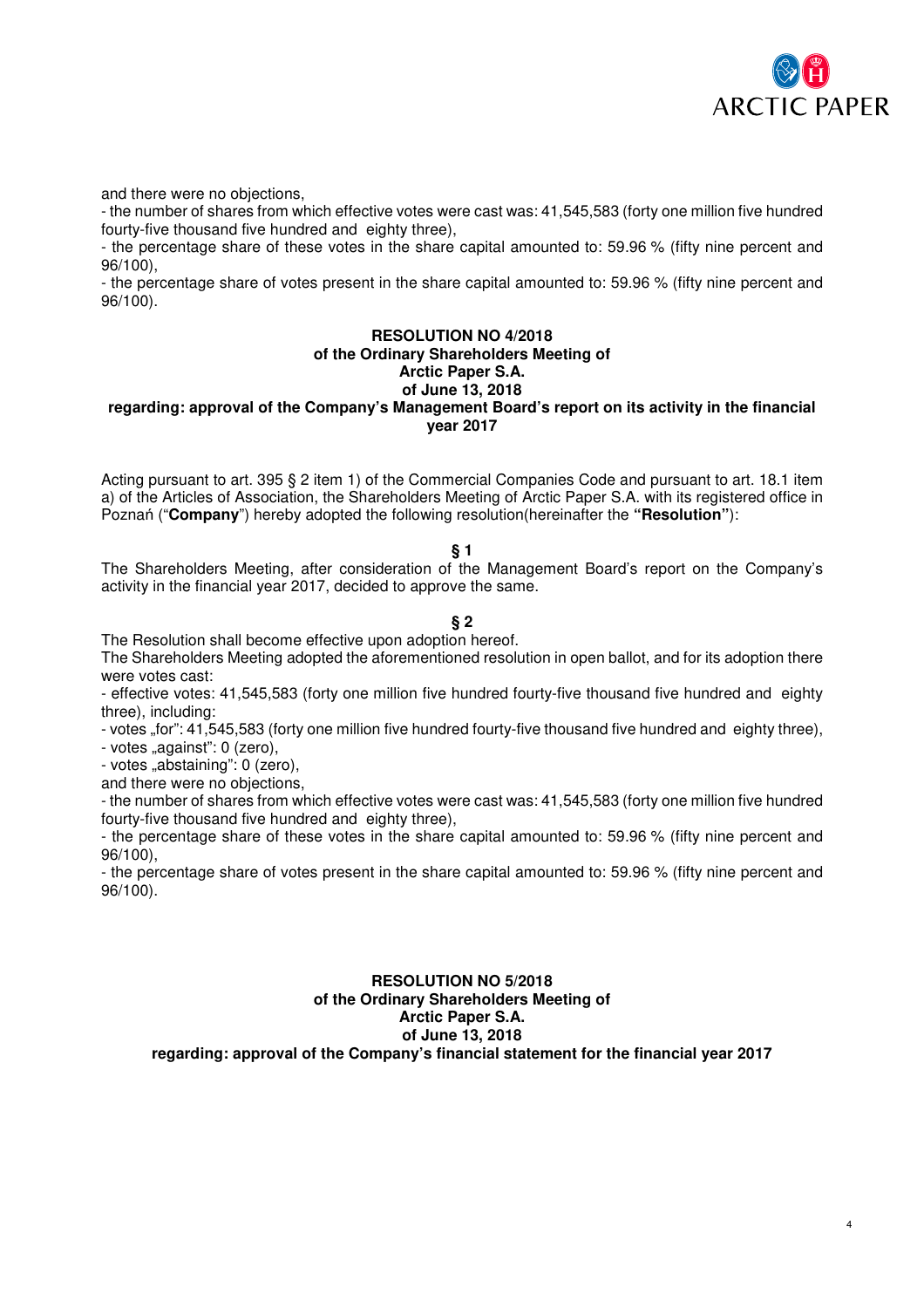

Acting pursuant to art. 395 § 2 item 1) of the Commercial Companies Code and pursuant to art. 18.1 item a) of the Articles of Association, the Shareholders Meeting of Arctic Paper S.A. with its registered office in Poznań ("**Company**") hereby adopted the following resolution(hereinafter the **"Resolution"**):

**§ 1** 

The Shareholders Meeting, after consideration of the financial statements of the Company comprising introduction, balance sheet, profit and loss account, consolidated income statement, list of changes in equity capital, cash flow statement and additional notes for the financial year 2017, decided to approve the same.

### **§ 2**

The resolution shall become effective in the date of adoption hereof.

The Shareholders Meeting adopted the aforementioned resolution in open ballot, and for its adoption there were votes cast:

- effective votes: 41,545,583 (forty one million five hundred fourty-five thousand five hundred and eighty three), including:

- votes "for": 41,545,583 (forty one million five hundred fourty-five thousand five hundred and eighty three),

- votes "against": 0 (zero),

- votes "abstaining": 0 (zero),

and there were no objections,

- the number of shares from which effective votes were cast was: 41,545,583 (forty one million five hundred fourty-five thousand five hundred and eighty three),

- the percentage share of these votes in the share capital amounted to: 59.96 % (fifty nine percent and 96/100),

- the percentage share of votes present in the share capital amounted to: 59.96 % (fifty nine percent and 96/100).

### **RESOLUTION NO 6/2018 of the Ordinary Shareholders Meeting of Arctic Paper S.A. of June 13, 2018 regarding: approval of the activity report of the Capital Group Arctic Paper S.A. in the financial year 2017**

Acting pursuant to art. 395 § 5 and art. 395 § 2 item 1) of the Commercial Companies Code, the Shareholders Meeting of Arctic Paper S.A. with its registered office in Poznań ("**Company**") hereby adopted the following resolution(hereinafter the **"Resolution"**):

**§ 1** 

The Shareholders Meeting, after consideration of the activity report of Capital Group Arctic Paper S.A. for the financial year 2017, decided to approve the same.

### **§ 2**

The resolution shall become effective in the date of adoption hereof.

The Shareholders Meeting adopted the aforementioned resolution in open ballot, and for its adoption there were votes cast: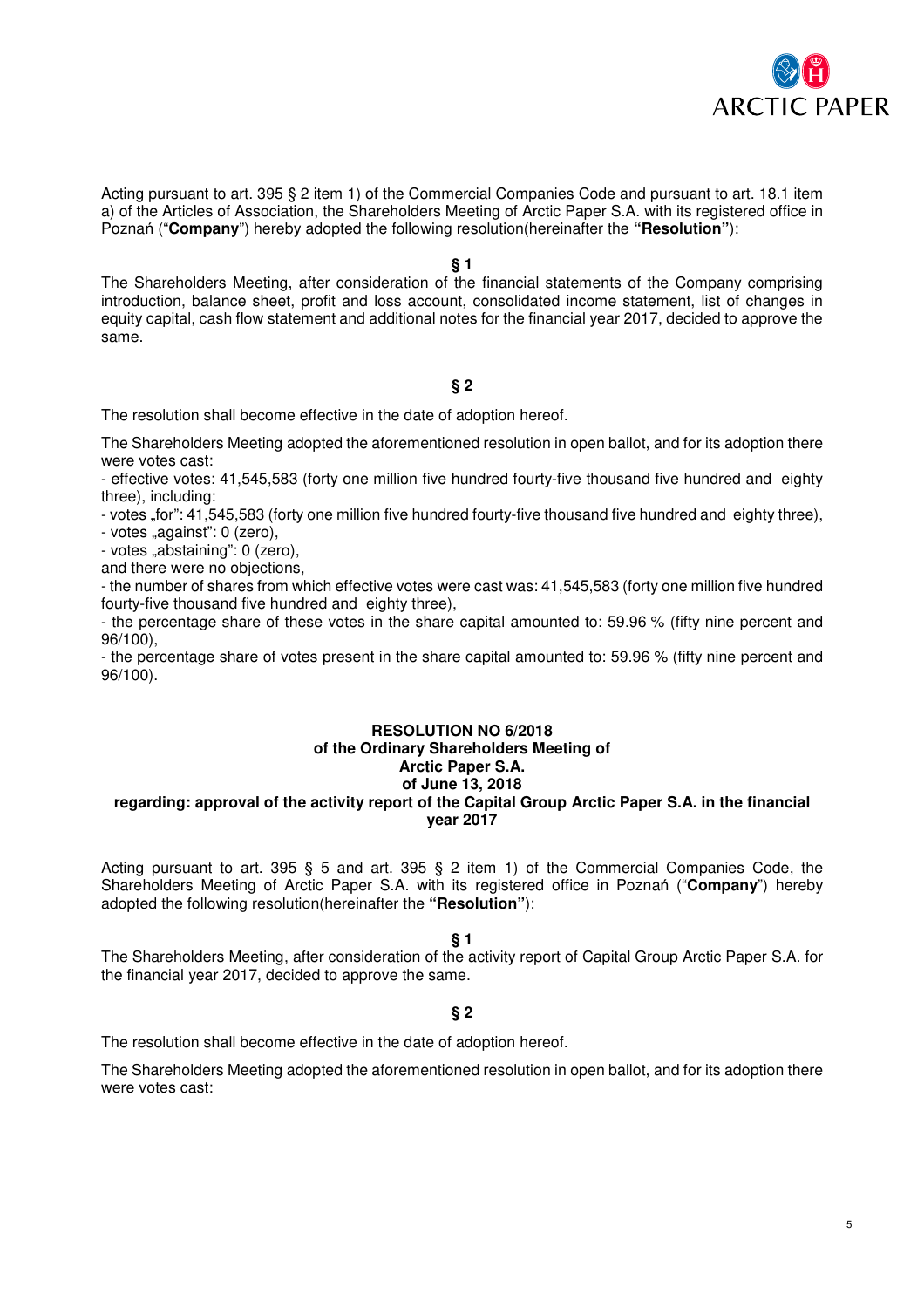

- effective votes: 41,545,583 (forty one million five hundred fourty-five thousand five hundred and eighty three), including:

- votes "for": 41,545,583 (forty one million five hundred fourty-five thousand five hundred and eighty three),

 $-$  votes "against": 0 (zero),

- votes "abstaining": 0 (zero),

and there were no objections,

- the number of shares from which effective votes were cast was: 41,545,583 (forty one million five hundred fourty-five thousand five hundred and eighty three),

- the percentage share of these votes in the share capital amounted to: 59.96 % (fifty nine percent and 96/100),

- the percentage share of votes present in the share capital amounted to: 59.96 % (fifty nine percent and 96/100).

### **RESOLUTION NO 7/2018 of the Ordinary Shareholders Meeting of Arctic Paper S.A. of June 13, 2018 regarding: approval of the financial statement of the Capital Group Arctic Paper S.A. for the financial year 2017**

Acting pursuant to art. 395 § 5 and art. 395 § 2 item 1) of the Commercial Companies Code, the Shareholders Meeting of Arctic Paper S.A. with its registered office in Poznań ("**Company**") hereby adopted the following resolution(hereinafter the **"Resolution"**):

# **§ 1**

The Shareholders Meeting, after consideration of the financial statement of Capital Group Arctic Paper S.A. for the financial year 2017, decided to approve the same.

# **§ 2**

The resolution shall become effective in the date of adoption hereof.

The Shareholders Meeting adopted the aforementioned resolution in open ballot, and for its adoption there were votes cast:

- effective votes: 41,545,583 (forty one million five hundred fourty-five thousand five hundred and eighty three), including:

- votes "for": 41,545,583 (forty one million five hundred fourty-five thousand five hundred and eighty three),

- votes "against": 0 (zero),

- votes "abstaining": 0 (zero),

and there were no objections,

- the number of shares from which effective votes were cast was: 41,545,583 (forty one million five hundred fourty-five thousand five hundred and eighty three),

- the percentage share of these votes in the share capital amounted to: 59.96 % (fifty nine percent and 96/100),

- the percentage share of votes present in the share capital amounted to: 59.96 % (fifty nine percent and 96/100).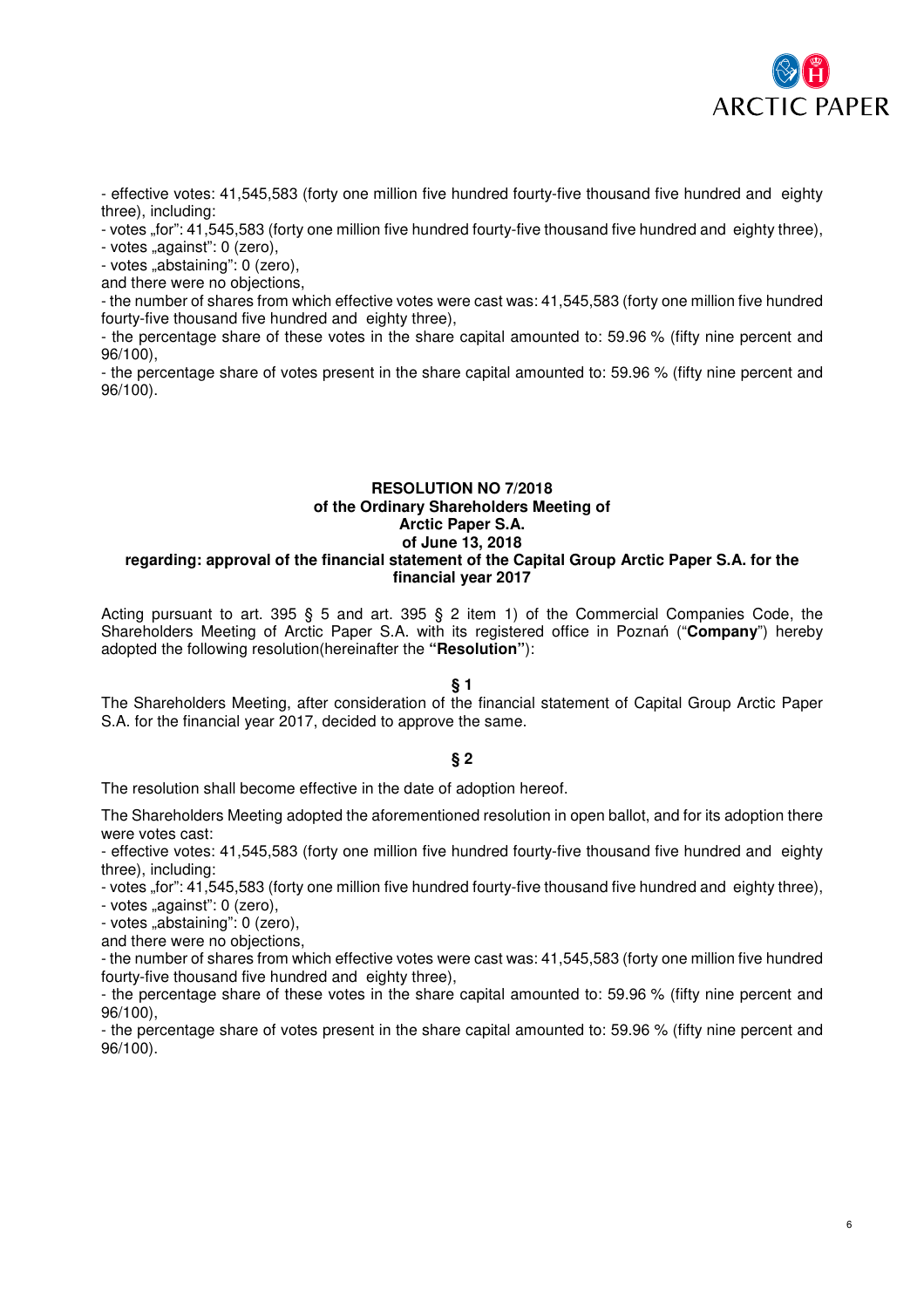

### **RESOLUTION NO 8/2018 of the Ordinary Shareholders Meeting of Arctic Paper S.A. of June 13, 2018 regarding: payment of a dividend and determination of a date of dividend day and dividend payment date**

Acting pursuant to art. 395 § 2 item 1) of the Commercial Companies Code and pursuant to art. 18.1 item c) of the Articles of Association, the Shareholders Meeting of Arctic Paper S.A. with its registered office in Poznań ("**Company"**) hereby adopted the following resolution(hereinafter the **"Resolution"**):

**§ 1** 

The Shareholders Meeting of the Company after consideration of Management Board request decided to accept the payment of dividend from the net profits from past years accumulated on the other reserves in the amount of PLN 13,857,556.60 (in words thirteen million eight hundred and fifty seven thousand five hundred and fifty-six zloty 60/100). Dividend per share will amount PLN 0,20(in words: twenty cents).

**§ 2** 

The dividend day is  $20<sup>th</sup>$  of June 2018 and dividend payment date is  $27<sup>th</sup>$  of June 2018.

### **§ 3**

The resolution shall become effective in the date of adoption hereof.

The Shareholders Meeting adopted the aforementioned resolution in open ballot, and for its adoption there were votes cast:

- effective votes: 41,545,583 (forty one million five hundred fourty-five thousand five hundred and eighty three), including:

- votes "for": 41,545,583 (forty one million five hundred fourty-five thousand five hundred and eighty three),

- votes "against": 0 (zero),

- votes "abstaining": 0 (zero),

and there were no objections,

- the number of shares from which effective votes were cast was: 41,545,583 (forty one million five hundred fourty-five thousand five hundred and eighty three),

- the percentage share of these votes in the share capital amounted to: 59.96 % (fifty nine percent and 96/100),

- the percentage share of votes present in the share capital amounted to: 59.96 % (fifty nine percent and 96/100).

### **RESOLUTION NO 9/2018 of the Ordinary Shareholders Meeting of Arctic Paper S.A. of June 13, 2018 regarding: covering of the Company's net loss for the financial year 2017**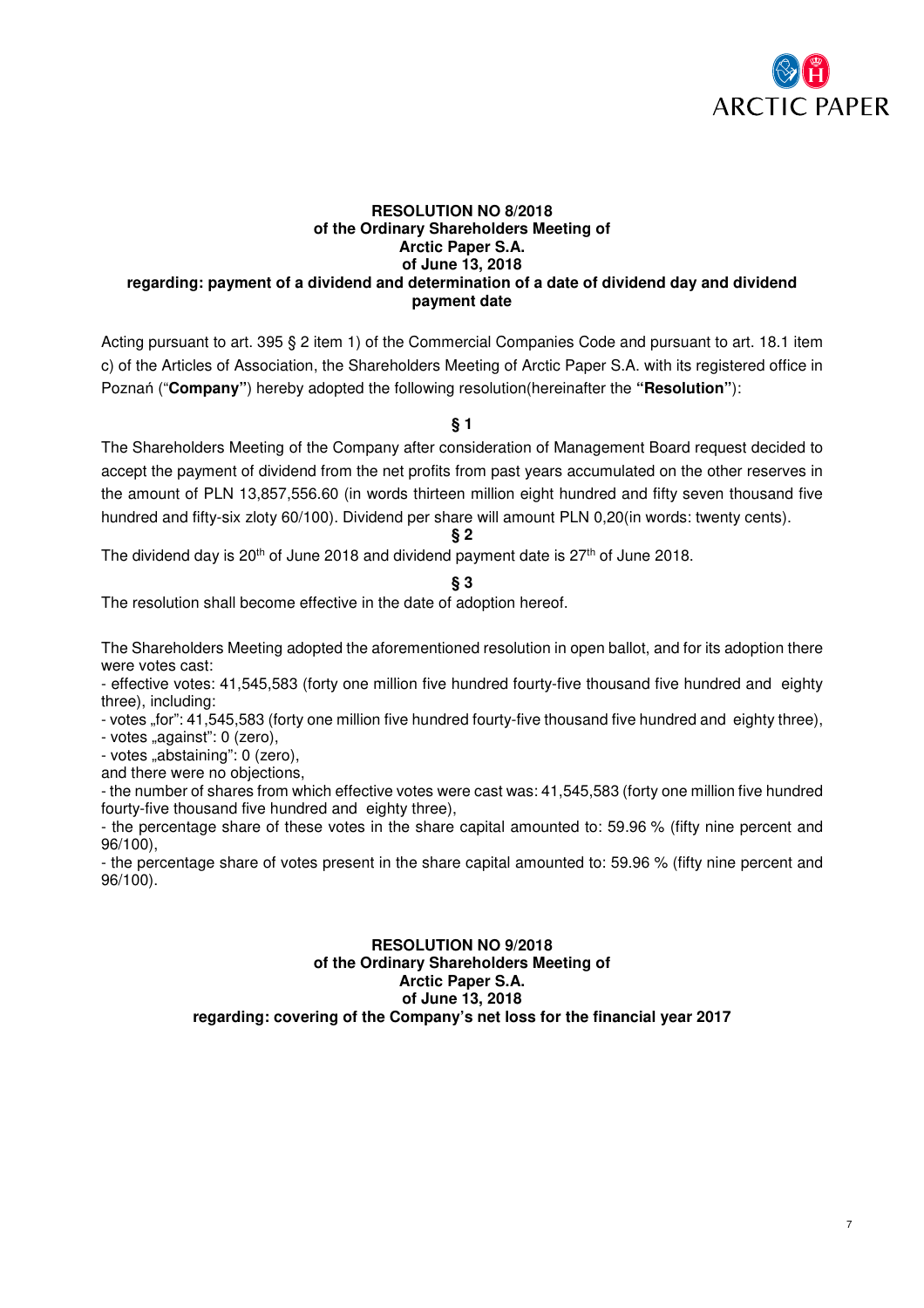

Acting pursuant to art. 395 § 2 item 1) of the Commercial Companies Code and pursuant to art. 18.1 item c) of the Articles of Association, the Shareholders Meeting of Arctic Paper S.A. with its registered office in Poznań ("Company") hereby adopted the following resolution(hereinafter the **"Resolution"**):

### **§ 1**

The Shareholders Meeting of the Company decided to cover net loss amounting to PLN 39,662,065.45(in words: thirty nine million six hundred and sixty two thousand and sixty-five zloty 45/100) generated by the Company in financial year 2017 by Company's reserve capital.

### **§ 2**

The resolution shall become effective in the date of adoption hereof.

The Shareholders Meeting adopted the aforementioned resolution in open ballot, and for its adoption there were votes cast:

- effective votes: 41,545,583 (forty one million five hundred fourty-five thousand five hundred and eighty three), including:

- votes "for": 41,545,583 (forty one million five hundred fourty-five thousand five hundred and eighty three),

- votes "against": 0 (zero).

- votes "abstaining": 0 (zero),

and there were no objections,

- the number of shares from which effective votes were cast was: 41,545,583 (forty one million five hundred fourty-five thousand five hundred and eighty three),

- the percentage share of these votes in the share capital amounted to: 59.96 % (fifty nine percent and 96/100),

- the percentage share of votes present in the share capital amounted to: 59.96 % (fifty nine percent and 96/100).

# **RESOLUTION NO 10/2018 of the Ordinary Shareholders Meeting of Arctic Paper S.A. of June 13, 2018**

### **regarding: acknowledgment of performance of duties by a Management Board Member**

Acting pursuant to art. 395 § 2 item 1) of the Commercial Companies Code and pursuant to art. 18.1 item b) of the Articles of Association, the Shareholders Meeting of Arctic Paper S.A. with its registered office in Poznań ("**Company**") hereby adopted the following resolution(hereinafter the **"Resolution"**):

### **§ 1**

The Shareholders Meeting of the Company acknowledges the performance of duties of Mr. Per Skoglund, President of the Management Board of the Company, in the financial year 2017.

### **§ 2**

The resolution shall become effective in the date of adoption hereof.

The Shareholders Meeting adopted the aforementioned resolution in secret ballot, and for its adoption there were votes cast:

- effective votes: 41,545,583 (forty one million five hundred fourty-five thousand five hundred and eighty three), including:

- votes "for": 41,545,583 (forty one million five hundred fourty-five thousand five hundred and eighty three),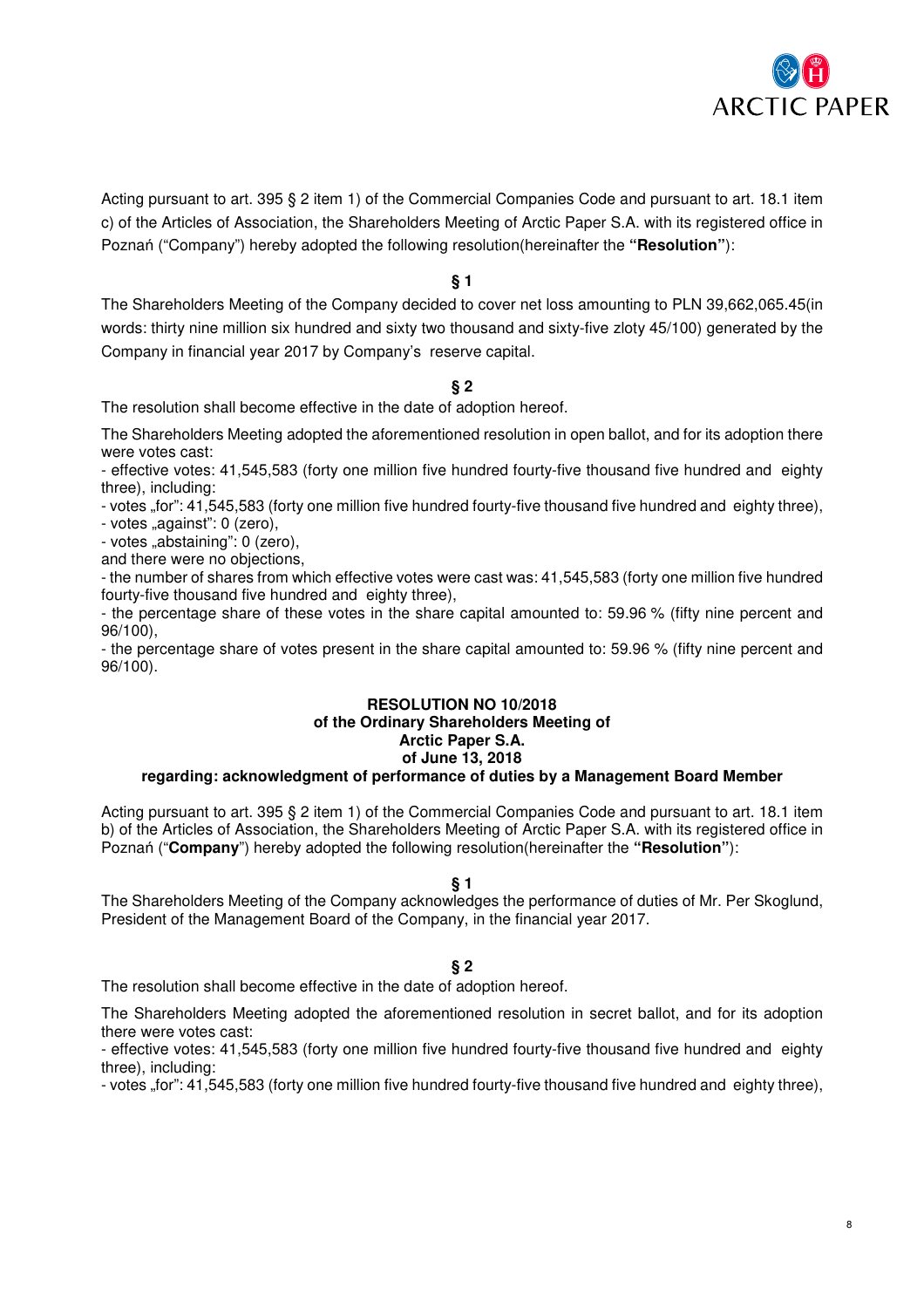

- votes "against": 0 (zero),

- votes "abstaining": 0 (zero),

and there were no objections,

- the number of shares from which effective votes were cast was: 41,545,583 (forty one million five hundred fourty-five thousand five hundred and eighty three),

- the percentage share of these votes in the share capital amounted to: 59.96 % (fifty nine percent and 96/100),

- the percentage share of votes present in the share capital amounted to: 59.96 % (fifty nine percent and 96/100).

### **RESOLUTION NO 11/2018 of the Ordinary Shareholders Meeting of Arctic Paper S.A. of June 13, 2018 regarding: acknowledgment of performance of duties by a Management Board Member**

Acting pursuant to art. 395 § 2 item 1) of the Commercial Companies Code and pursuant to art. 18.1 item b) of the Articles of Association, the Shareholders Meeting of Arctic Paper S.A. with its registered office in Poznań ("**Company**") hereby adopted the following resolution(hereinafter the **"Resolution"**):

### **§ 1**

The Shareholders Meeting of the Company acknowledges the performance of duties of Mr. Göran Eklund, President of the Management Board of the Company, in a period from 1 of September 2017 until 31 December 2017.

**§ 2** 

The resolution shall become effective in the date of adoption hereof.

The Shareholders Meeting adopted the aforementioned resolution in secret ballot, and for its adoption there were votes cast:

- effective votes: 41,545,583 (forty one million five hundred fourty-five thousand five hundred and eighty three), including:

- votes "for": 41,545,583 (forty one million five hundred fourty-five thousand five hundred and eighty three),

- votes "against": 0 (zero),

- votes "abstaining": 0 (zero),

and there were no objections,

- the number of shares from which effective votes were cast was: 41,545,583 (forty one million five hundred fourty-five thousand five hundred and eighty three),

- the percentage share of these votes in the share capital amounted to: 59.96 % (fifty nine percent and 96/100),

- the percentage share of votes present in the share capital amounted to: 59.96 % (fifty nine percent and 96/100).

> **RESOLUTION NO 12/2018 of the Ordinary Shareholders Meeting of Arctic Paper S.A. of June 13, 2018**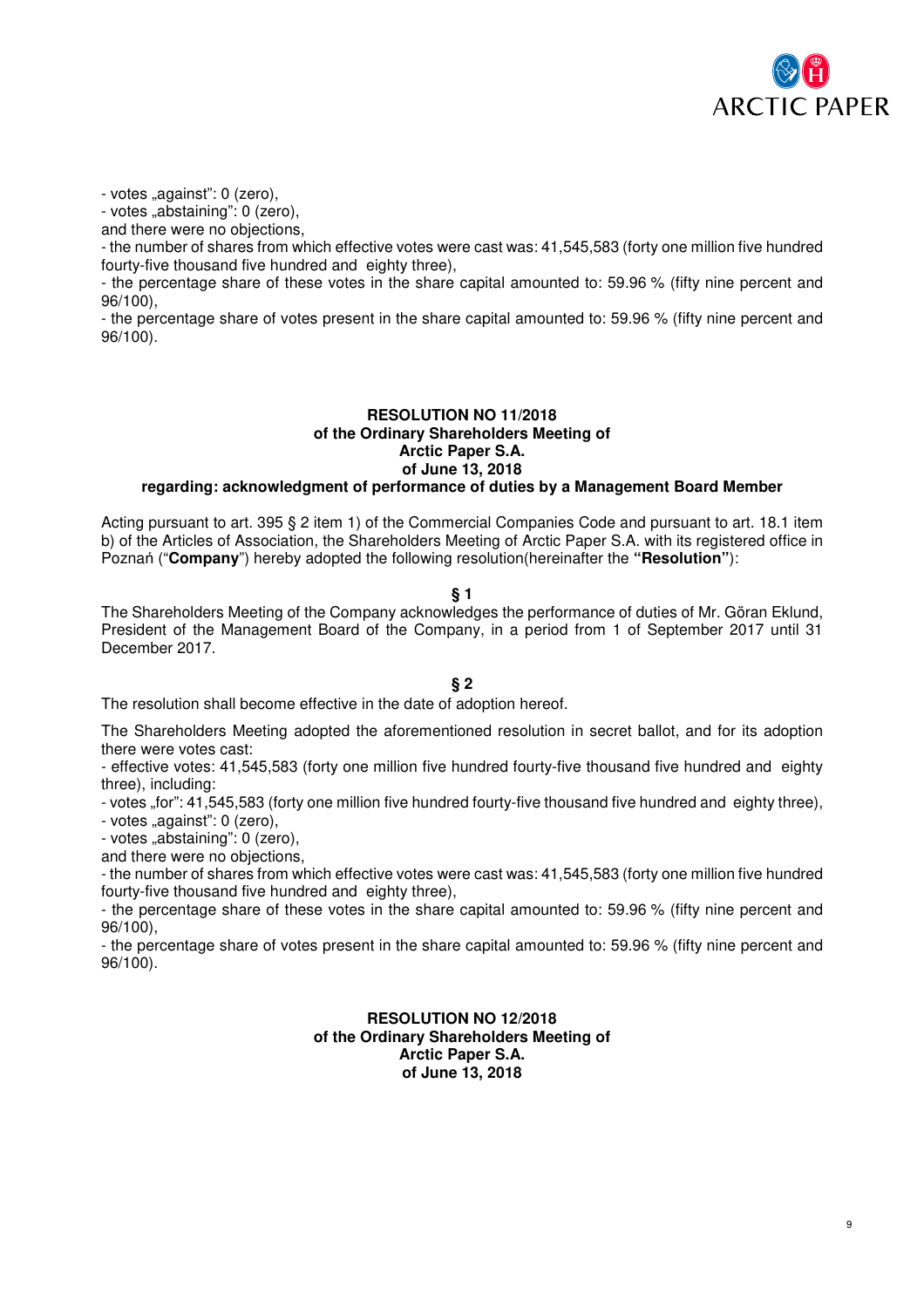

### **regarding: acknowledgment of performance of duties by a Management Board Member**

Acting pursuant to art. 395 § 2 item 1) of the Commercial Companies Code and pursuant to art. 18.1 item b) of the Articles of Association, the Shareholders Meeting of Arctic Paper S.A. with its registered office in Poznań ("**Company**")hereby adopted the following resolution(hereinafter the **"Resolution"**):

**§ 1** 

The Shareholders Meeting of the Company acknowledges the performance of duties of Ms. Małgorzata Majewska – Śliwa, Member of the Management Board of the Company, in a period from 1 January 2017 until 31 August 2017.

#### **§ 2**

The resolution shall become effective in the date of adoption hereof.

The Shareholders Meeting adopted the aforementioned resolution in secret ballot, and for its adoption there were votes cast:

- effective votes: 41,545,583 (forty one million five hundred fourty-five thousand five hundred and eighty three), including:

- votes "for": 41,545,583 (forty one million five hundred fourty-five thousand five hundred and eighty three),

- votes "against": 0 (zero),

- votes "abstaining": 0 (zero).

and there were no objections,

- the number of shares from which effective votes were cast was: 41,545,583 (forty one million five hundred fourty-five thousand five hundred and eighty three),

- the percentage share of these votes in the share capital amounted to: 59.96 % (fifty nine percent and 96/100),

- the percentage share of votes present in the share capital amounted to: 59.96 % (fifty nine percent and 96/100).

# **RESOLUTION NO 13/2018 of the Ordinary Shareholders Meeting of Arctic Paper S.A. of June 13, 2018**

# **regarding: acknowledgment of performance of duties by a Management Board Member**

Acting pursuant to art. 395 § 2 item 1) of the Commercial Companies Code and pursuant to art. 18.1 item b) of the Articles of Association, the Shareholders Meeting of Arctic Paper S.A. with its registered office in Poznań ("**Company**")hereby adopted the following resolution(hereinafter the **"Resolution"**):

#### **§ 1**

The Shareholders Meeting of the Company acknowledges the performance of duties of Mr. Jacek Łoś, Member of the Management Board of the Company, in a period from 1 January 2017 until 29 May 2017.

# **§ 2**

The resolution shall become effective in the date of adoption hereof.

The Shareholders Meeting adopted the aforementioned resolution in secret ballot, and for its adoption there were votes cast:

- effective votes: 41,545,583 (forty one million five hundred fourty-five thousand five hundred and eighty three), including: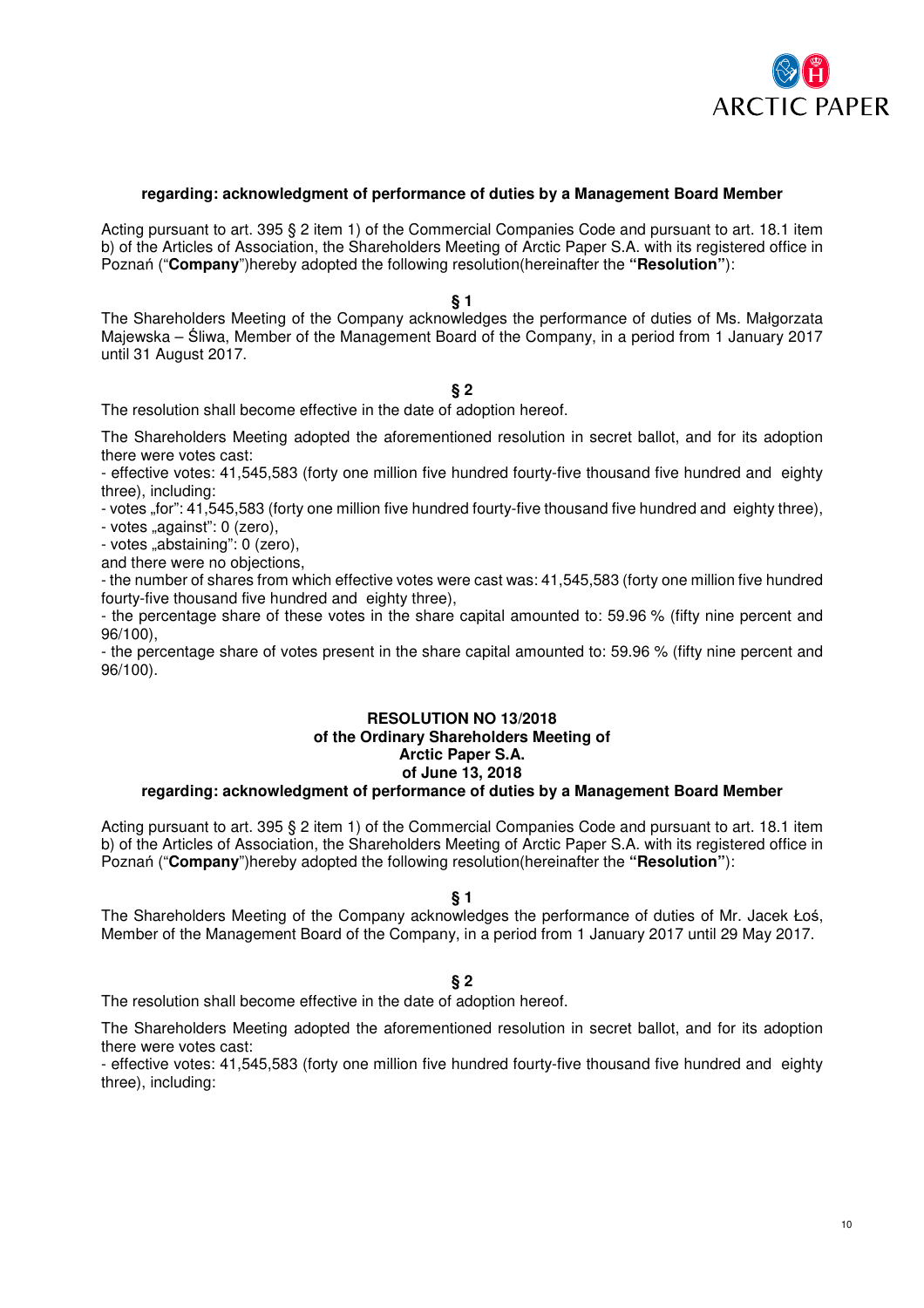

- votes "for": 41,545,583 (forty one million five hundred fourty-five thousand five hundred and eighty three), - votes "against": 0 (zero),

- votes "abstaining": 0 (zero),

and there were no objections,

- the number of shares from which effective votes were cast was: 41,545,583 (forty one million five hundred fourty-five thousand five hundred and eighty three),

- the percentage share of these votes in the share capital amounted to: 59.96 % (fifty nine percent and 96/100),

- the percentage share of votes present in the share capital amounted to: 59.96 % (fifty nine percent and 96/100).

# **RESOLUTION NO 14/2018 of the Ordinary Shareholders Meeting of Arctic Paper S.A. of June 13, 2018**

# **regarding: acknowledgment of performance of duties by a Management Board Member**

Acting pursuant to art. 395 § 2 item 1) of the Commercial Companies Code and pursuant to art. 18.1 item b) of the Articles of Association, the Shareholders Meeting of Arctic Paper S.A. with its registered office in Poznań ("**Company**")hereby adopted the following resolution(hereinafter the **"Resolution"**):

### **§ 1**

The Shareholders Meeting of the Company acknowledges the performance of duties of Mr. Wolfgang Lübbert, Member of the Management Board of the Company, in a period from 1 January 2017 until 29 May 2017.

### **§ 2**

The resolution shall become effective in the date of adoption hereof.

The Shareholders Meeting adopted the aforementioned resolution in secret ballot, and for its adoption there were votes cast:

- effective votes: 41,545,583 (forty one million five hundred fourty-five thousand five hundred and eighty three), including:

- votes "for": 41,545,583 (forty one million five hundred fourty-five thousand five hundred and eighty three),

- votes "against": 0 (zero),

- votes "abstaining": 0 (zero),

and there were no objections,

- the number of shares from which effective votes were cast was: 41,545,583 (forty one million five hundred fourty-five thousand five hundred and eighty three),

- the percentage share of these votes in the share capital amounted to: 59.96 % (fifty nine percent and 96/100),

- the percentage share of votes present in the share capital amounted to: 59.96 % (fifty nine percent and 96/100).

### **RESOLUTION NO 15/2018 of the Ordinary Shareholders Meeting of Arctic Paper S.A. of June 13, 2018 regarding: acknowledgment of performance of duties by a Management Board Member**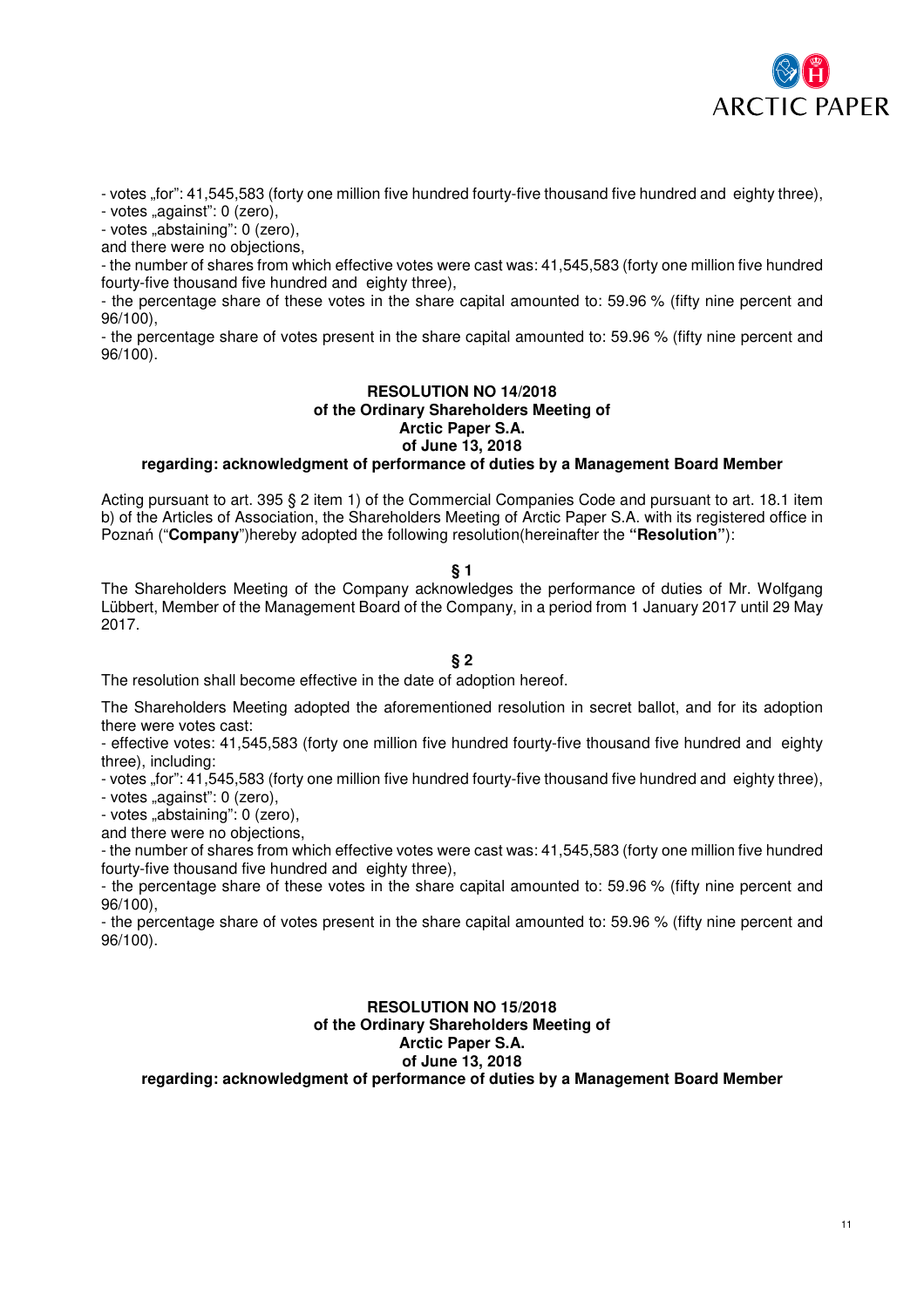

Acting pursuant to art. 395 § 2 item 1) of the Commercial Companies Code and pursuant to art. 18.1 item b) of the Articles of Association, the Shareholders Meeting of Arctic Paper S.A. with its registered office in Poznań ("**Company**")hereby adopted the following resolution(hereinafter the **"Resolution"**):

### **§ 1**

The Shareholders Meeting of the Company acknowledges the performance of duties of Mr. Michał Sawka, Member of the Management Board of the Company, in a period from 1 January 2017 until 29 May 2017.

### **§ 2**

The resolution shall become effective in the date of adoption hereof.

The Shareholders Meeting adopted the aforementioned resolution in secret ballot, and for its adoption there were votes cast:

- effective votes: 41,545,583 (forty one million five hundred fourty-five thousand five hundred and eighty three), including:

- votes "for": 41,545,583 (forty one million five hundred fourty-five thousand five hundred and eighty three),

- votes "against": 0 (zero),

- votes "abstaining": 0 (zero),

and there were no objections,

- the number of shares from which effective votes were cast was: 41,545,583 (forty one million five hundred fourty-five thousand five hundred and eighty three),

- the percentage share of these votes in the share capital amounted to: 59.96 % (fifty nine percent and 96/100),

- the percentage share of votes present in the share capital amounted to: 59.96 % (fifty nine percent and 96/100).

# **RESOLUTION NO 16/2018 of the Ordinary Shareholders Meeting of Arctic Paper S.A. of June 13, 2018**

# **regarding: acknowledgment of performance of duties by a Supervisory Board Member**

Acting pursuant to art. 395 § 2 item 3) of the Commercial Companies Code and pursuant to art. 18.1 item b) of the Articles of Association, the Shareholders Meeting of Arctic Paper S.A. with its registered office in Poznań ("**Company**")hereby adopted the following resolution (hereinafter the **"Resolution"**):

### **§ 1**

The Shareholders Meeting of the Company acknowledges the performance of duties of Mr. Per Lundeen, President of the Supervisory Board of the Company, in the financial year 2017.

#### **§ 2**

The resolution shall become effective in the date of adoption hereof.

The Shareholders Meeting adopted the aforementioned resolution in secret ballot, and for its adoption there were votes cast:

- effective votes: 41,545,583 (forty one million five hundred fourty-five thousand five hundred and eighty three), including:

- votes ..for": 41,545,583 (forty one million five hundred fourty-five thousand five hundred and eighty three),  $-$  votes "against": 0 (zero),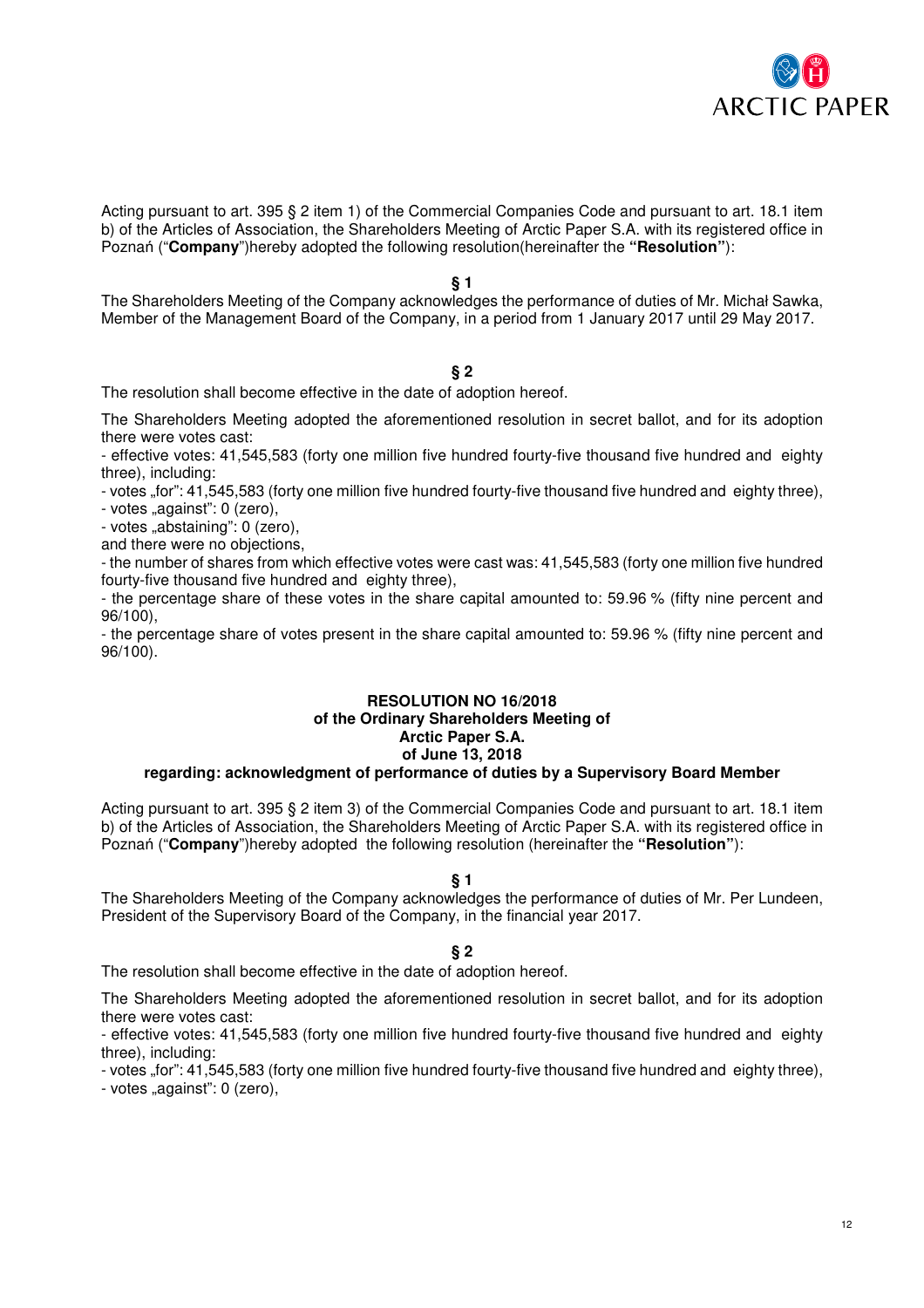

- votes "abstaining": 0 (zero),

and there were no objections,

- the number of shares from which effective votes were cast was: 41,545,583 (forty one million five hundred fourty-five thousand five hundred and eighty three),

- the percentage share of these votes in the share capital amounted to: 59.96 % (fifty nine percent and 96/100),

- the percentage share of votes present in the share capital amounted to: 59.96 % (fifty nine percent and 96/100).

# **RESOLUTION NO 17/2018 of the Ordinary Shareholders Meeting of Arctic Paper S.A. of June 13, 2018 regarding: acknowledgment of performance of duties by a Supervisory Board Member**

Acting pursuant to art. 395 § 2 item 3) of the Commercial Companies Code and pursuant to art. 18.1 item b) of the Articles of Association, the Shareholders Meeting of Arctic Paper S.A. with its registered office in Poznań ("**Company**")hereby adopted the following resolution(hereinafter the **"Resolution"**):

### **§ 1**

The Shareholders Meeting of the Company acknowledges the performance of duties of Mr. Thomas Onstad, Member of the Supervisory Board of the Company, in the financial year 2017.

# **§ 2**

The resolution shall become effective in the date of adoption hereof.

The Shareholders Meeting adopted the aforementioned resolution in secret ballot, and for its adoption there were votes cast:

- effective votes: 41,545,583 (forty one million five hundred fourty-five thousand five hundred and eighty three), including:

- votes "for": 41,545,583 (forty one million five hundred fourty-five thousand five hundred and eighty three),

- votes "against": 0 (zero).

- votes "abstaining": 0 (zero).

and there were no objections,

- the number of shares from which effective votes were cast was: 41,545,583 (forty one million five hundred fourty-five thousand five hundred and eighty three),

- the percentage share of these votes in the share capital amounted to: 59.96 % (fifty nine percent and 96/100),

- the percentage share of votes present in the share capital amounted to: 59.96 % (fifty nine percent and 96/100).

### **RESOLUTION NO 18/2018 of the Ordinary Shareholders Meeting of Arctic Paper S.A. of June 13, 2018 regarding: acknowledgment of performance of duties by a Supervisory Board Member**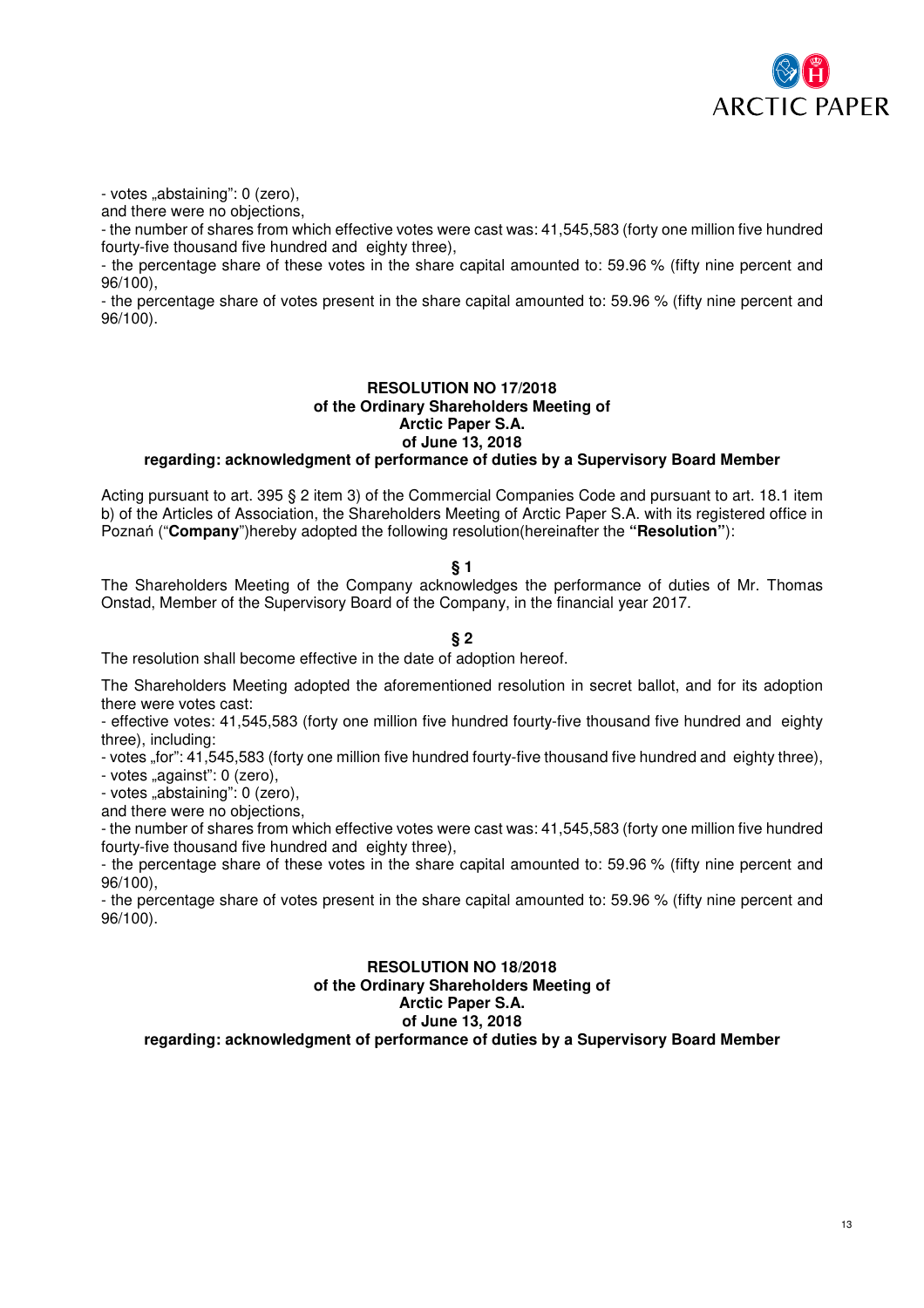

Acting pursuant to art. 395 § 2 item 3) of the Commercial Companies Code and pursuant to art. 18.1 item b) of the Articles of Association, the Shareholders Meeting of Arctic Paper S.A. with its registered office in Poznań ("**Company**")hereby adopted the following resolution(hereinafter the **"Resolution"**):

**§ 1** 

The Shareholders Meeting of the Company acknowledges the performance of duties of Mr. Roger Mattsson, Member of the Supervisory Board of the Company, in the financial year 2017.

#### **§ 2**

The resolution shall become effective in the date of adoption hereof.

The Shareholders Meeting adopted the aforementioned resolution in secret ballot, and for its adoption there were votes cast:

- effective votes: 41,545,583 (forty one million five hundred fourty-five thousand five hundred and eighty three), including:

- votes "for": 41,545,583 (forty one million five hundred fourty-five thousand five hundred and eighty three),

- votes "against": 0 (zero),

- votes "abstaining": 0 (zero).

and there were no objections,

- the number of shares from which effective votes were cast was: 41,545,583 (forty one million five hundred fourty-five thousand five hundred and eighty three),

- the percentage share of these votes in the share capital amounted to: 59.96 % (fifty nine percent and 96/100),

- the percentage share of votes present in the share capital amounted to: 59.96 % (fifty nine percent and 96/100).

### **RESOLUTION NO 19/2018 of the Ordinary Shareholders Meeting of Arctic Paper S.A. of June 13, 2018 regarding: acknowledgment of performance of duties by a Supervisory Board Member**

Acting pursuant to art. 395 § 2 item 3) of the Commercial Companies Code and pursuant to art. 18.1 item b) of the Articles of Association, the Shareholders Meeting of Arctic Paper S.A. with its registered office in Poznań ("**Company**")hereby adopted the following resolution(hereinafter the **"Resolution"**):

**§ 1** 

The Shareholders Meeting of the Company acknowledges the performance of duties of Mr. Maciej Georg, Member of the Supervisory Board of the Company, in the financial year 2017.

### **§ 2**

The resolution shall become effective in the date of adoption hereof.

The Shareholders Meeting adopted the aforementioned resolution in secret ballot, and for its adoption there were votes cast: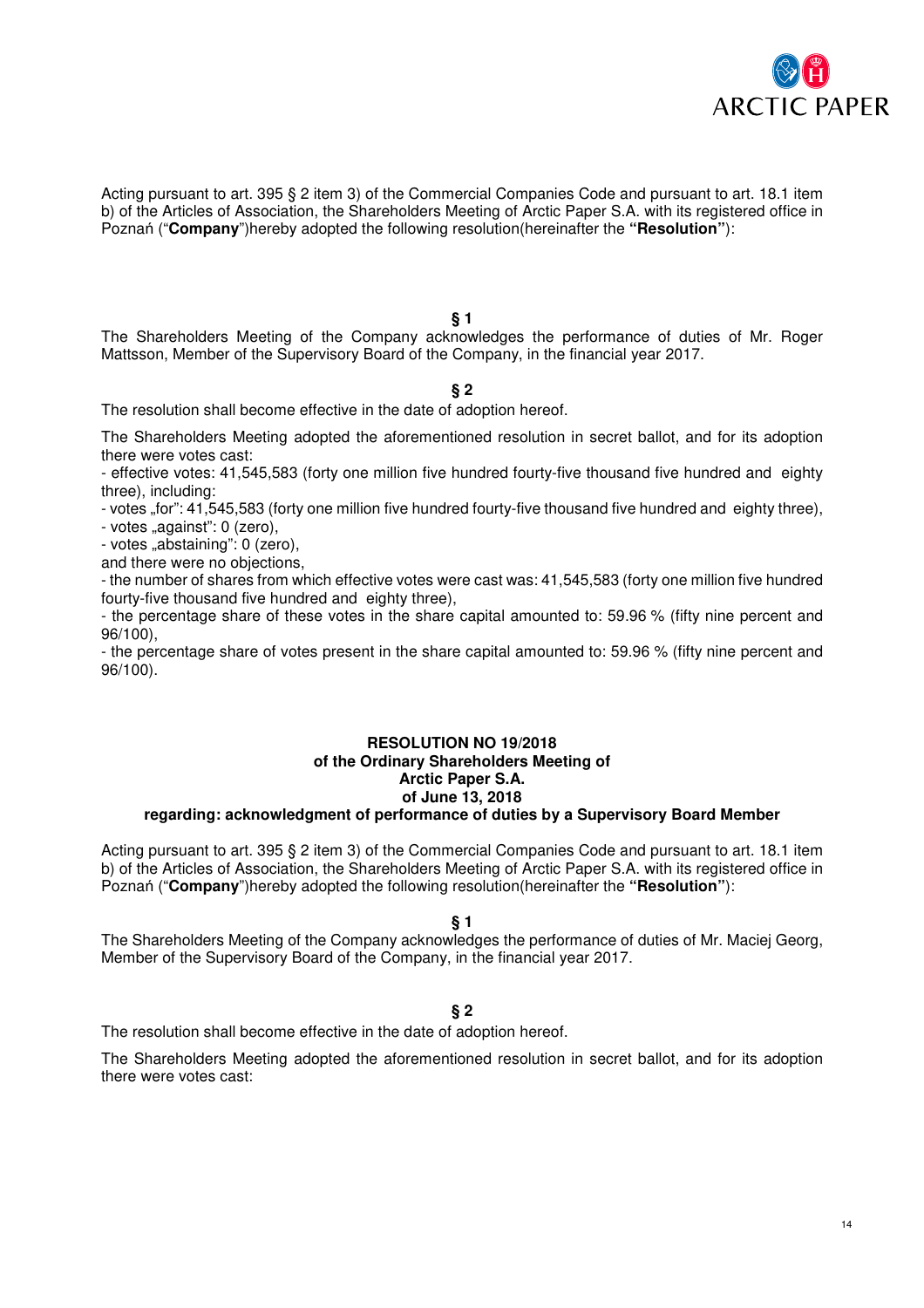

- effective votes: 41,545,583 (forty one million five hundred fourty-five thousand five hundred and eighty three), including:

- votes "for": 41,545,583 (forty one million five hundred fourty-five thousand five hundred and eighty three),

 $-$  votes "against": 0 (zero),

- votes "abstaining": 0 (zero),

and there were no objections,

- the number of shares from which effective votes were cast was: 41,545,583 (forty one million five hundred fourty-five thousand five hundred and eighty three),

- the percentage share of these votes in the share capital amounted to: 59.96 % (fifty nine percent and 96/100),

- the percentage share of votes present in the share capital amounted to: 59.96 % (fifty nine percent and 96/100).

# **RESOLUTION NO 20/2018 of the Ordinary Shareholders Meeting of Arctic Paper S.A. of June 13, 2018**

# **regarding: acknowledgment of performance of duties by a Supervisory Board Member**

Acting pursuant to art. 395 § 2 item 3) of the Commercial Companies Code and pursuant to art. 18.1 item b) of the Articles of Association, the Shareholders Meeting of Arctic Paper S.A. with its registered office in Poznań ("**Company**")hereby adopted the following resolution(hereinafter the **"Resolution"**):

### **§ 1**

The Shareholders Meeting of the Company acknowledges the performance of duties of Mr. Mariusz Grendowicz, Member of the Supervisory Board of the Company, in the financial year 2017.

# **§ 2**

The resolution shall become effective in the date of adoption hereof.

The Shareholders Meeting adopted the aforementioned resolution in secret ballot, and for its adoption there were votes cast:

- effective votes: 41,545,583 (forty one million five hundred fourty-five thousand five hundred and eighty three), including:

- votes "for": 41,545,583 (forty one million five hundred fourty-five thousand five hundred and eighty three),

- votes "against": 0 (zero),

- votes "abstaining": 0 (zero).

and there were no objections,

- the number of shares from which effective votes were cast was: 41,545,583 (forty one million five hundred fourty-five thousand five hundred and eighty three),

- the percentage share of these votes in the share capital amounted to: 59.96 % (fifty nine percent and 96/100),

- the percentage share of votes present in the share capital amounted to: 59.96 % (fifty nine percent and 96/100).

### **RESOLUTION NO 21/2018 of the Ordinary Shareholders Meeting of**